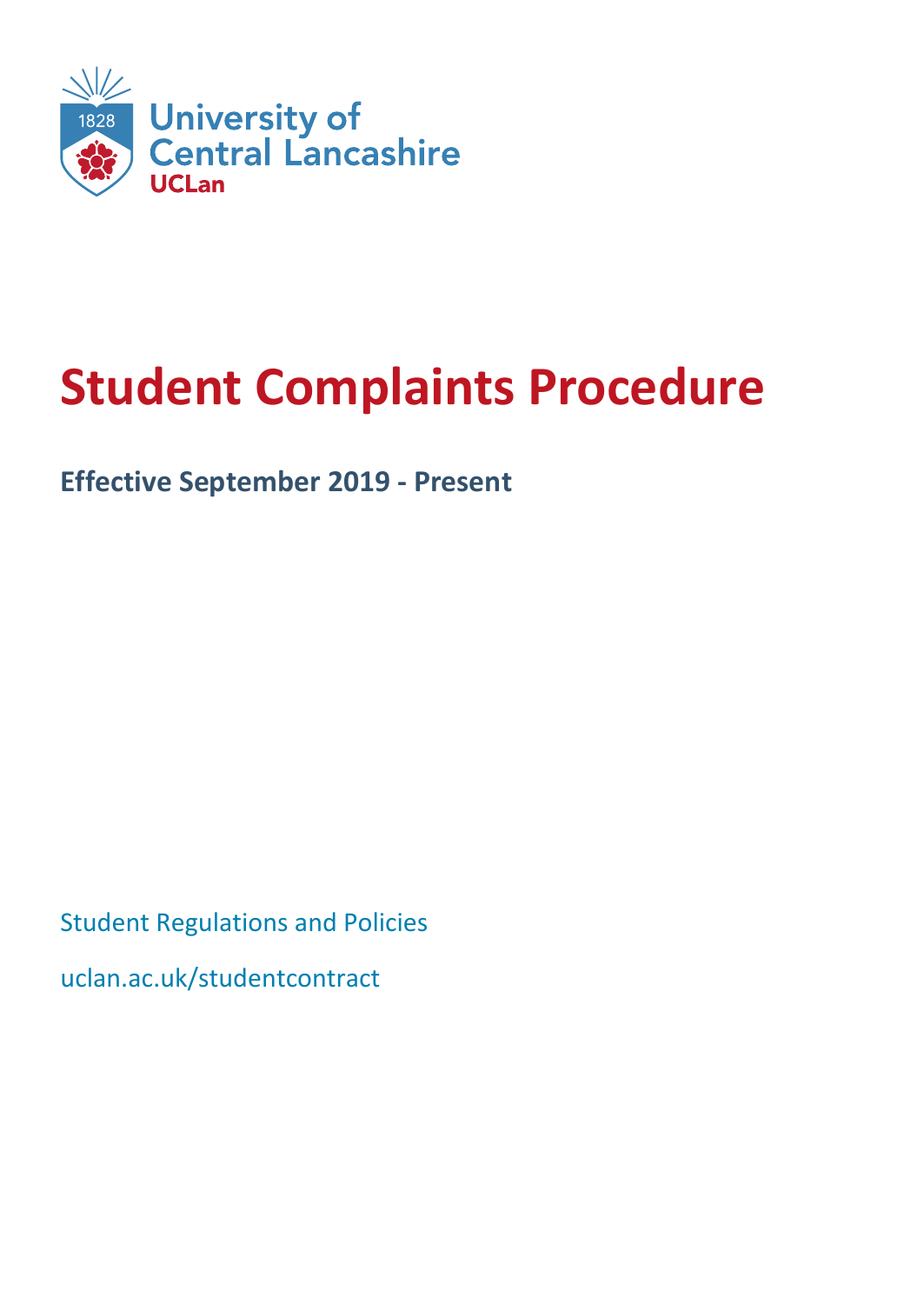#### **Making a complaint**

#### **Introduction**

The University of Central Lancashire is committed to providing high quality education and other services to its students. Our aim is to provide a supportive environment including academic, welfare and recreational services and to be responsive to concerns when they are raised.

Feedback from students is welcomed as part of the University's approach to the development and enhancement of the quality of its services. There are many local routes whereby concerns and issues can be raised and addressed and you are encouraged to make full use of these routes. In particular, you should ensure that you are familiar with the quality assurance procedures that exist within academic schools and are described within Student Handbooks.

The University does, however, recognise that there may be occasions when you have cause for complaint about the service you have received, when this happens, the Student Complaints Procedure is intended to provide an accessible, fair and straightforward system which ensures an effective, prompt and appropriate response.

#### **The University aims to handle complaints in a way that:**

- encourages informal conciliation and facilitates early resolution;
- ensures a full and fair investigation;
- addresses all the points at issue and provides an effective response and appropriate redress;
- provides a prompt resolution within established timescales;
- positive actions can be taken to continuously improve services.

I hope that you will have a positive and rewarding experience at the University. If, however, concerns are brought to our attention, you can be assured that they will be treated in a serious and constructive manner and every effort will be made to ensure a satisfactory resolution.

Professor Graham Baldwin **Vice-Chancellor**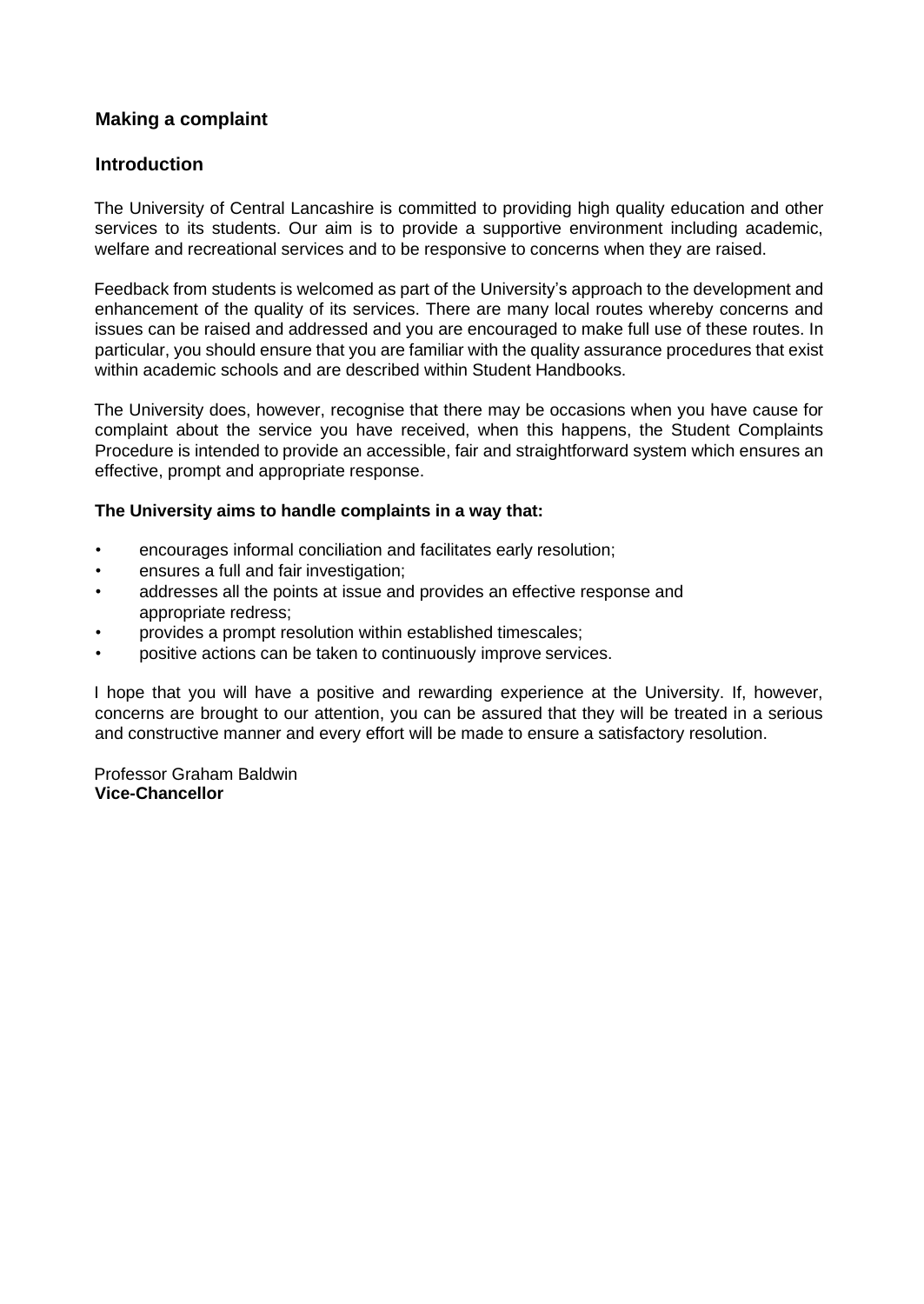#### **1. What is a complaint?**

1.1 A complaint is defined as an expression of dissatisfaction by one or more student(s) about any programme of study or related facility or any other service provided by or on behalf of the University, which has materially affected your experience as a student at the University.

#### **2. Scope of the Procedure**

- 2.1 This Procedure does not apply where there are separate mechanisms in place:
	- Academic Appeals\* contact Academic Registry;
	- Complaints about the Students' Union contact the Students' Union;
	- Staff Grievances contact Human Resources;
	- Public Interest Disclosure refer to the University Public Interest Disclosure Policy;
	- Freedom of Information or Data Protection contact the Information Governance Officer;
	- Use of CCTV Equipment contact the University Security Manager;
	- Complaints about the admissions process contact the AdmissionsOffice;
	- Complaints about student conduct contact Academic Registry;
	- Dissatisfaction with the outcome of the student disciplinary, fitness to practise or fitness to study procedure – refer to the relevant appeals procedure;
	- Complaints from clients of University services who are not current or former students - contact the relevant Head of School/Service;
	- Complaints about research ethics contact the University Officer for Ethics
- 2.2 \*This Procedure will not be used for matters relating to assessment performance and academic judgement, except where there is a complaint about a service provided which has to be resolved before an appeal decision can be made. The University reserves the right to re-classify a complaint as an academic appeal or vice versa, if the submission falls properly within the remit of one procedure rather than the other, or to consider matters together if there is good reason to do so.
- 2.3 The Student Complaints Procedure can be used to appeal all decisions made by the University save as where they come within the categories excluded in the list above. Where the decision has been made subject to a University policy e.g. Rules for the Use of the Library and the right of appeal contained within that policy has been exhausted, if pursued under this Procedure the complaint will proceed straight to Stage 3. The complaint must be made within 15 working days of the outcome of the decision and must be based on one or more of the grounds set out in the Stage 3 section below.

#### **3. Who can complain?**

3.1 Students and apprentices registered on any UCLan programme of study including taught courses, postgraduate research degrees and apprenticeships, may lodge a complaint under this Procedure. If you have been granted an authorised interruption to study or have been temporarily suspended or excluded from the University, you may still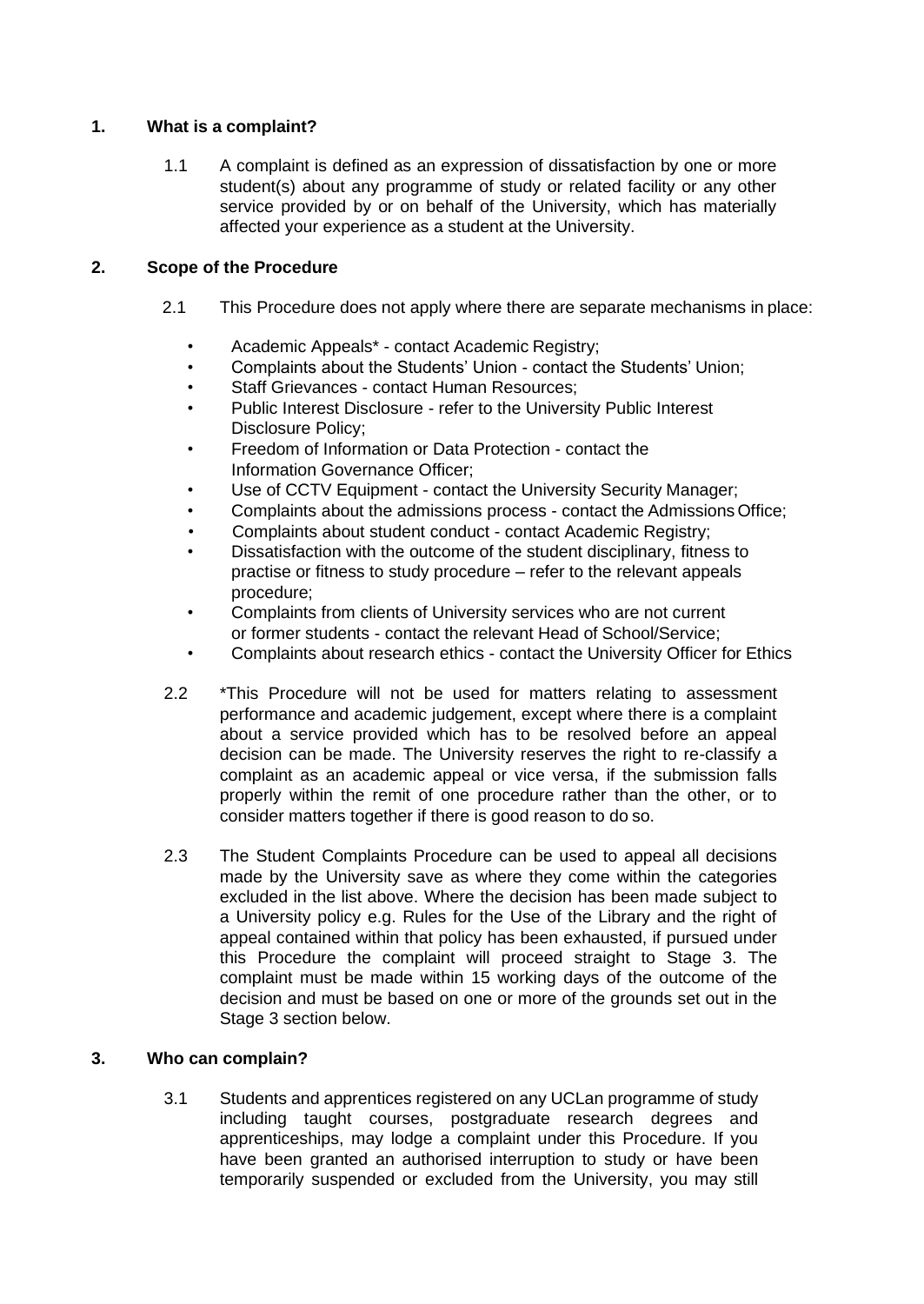use this Procedure. Former students may complain within a reasonable time period, normally 3 calendar months from leaving the University.

- 3.2 Matters of concern may be raised individually or collectively and you should feel assured that you will not encounter any disadvantage having lodged a complaint in good faith.
- 3.3 Where complaints are raised collectively, a signed statement should be included from all students confirming that they have been personally affected by the issue, and authorising the University to correspond with a single named spokesperson.

Students registered for a University award at a partner institution who are dissatisfied with a service provided by the partner institution, should pursue their complaint in line with the partner's internal complaints procedure. If the issue is not resolved by the partner and it is a specific concern about the quality of learning opportunities, you may request a review under stage 3 of this Procedure. You must do this within 15 working days of the partner's final response and enclose a copy of that response to show that you have completed their internal procedures. The University will review the actions taken by the partner with a view to reaching a positive resolution, although it should be recognised that we may not always have the authority to determine matters at partner institutions.

- 3.4 Complaints from third parties will not be considered under this Procedure. The University's contract is with you as the student, therefore, so we would expect you to deal with your own case, unless for good reason you are unable to do so. In exceptional circumstances where a third party is needed to represent you, we will require written consent from you for this to take place and to allow for information to be shared to progress the case. The Students' Union Advice and Representation Centre (SUARC) may act on your behalf with your consent.
- 3.5 Anonymous complaints will not be dealt with under this Procedure. It is at the discretion of the University as to how these are handled e.g. enquiries may be initiated where the University considers there is a serious and compelling case supported by evidence.

#### **4. Vexatious, malicious or frivolous complaints**

- 4.1 The University may decline to deal with complaints which are vexatious, malicious or frivolous.
- 4.2 A complaint may be considered to be vexatious when it may or may not be the latest in a series of requests and it:
	- clearly does not have any serious purpose or value;
	- is designed to cause disruption or annoyance, or gives rise to disproportionate inconvenience or expense;
	- has the effect of harassing the University and/or its staff;
	- can otherwise fairly be characterised as obsessive or manifestly unreasonable.
- 4.3 A complaint may be considered to be malicious where:
	- there is evidence of intention to do harm or mischief;
	- it is reasonable to assume that the complainant intended to do harm or mischief;
	- malice may be implied where it is clear that no redress is sought.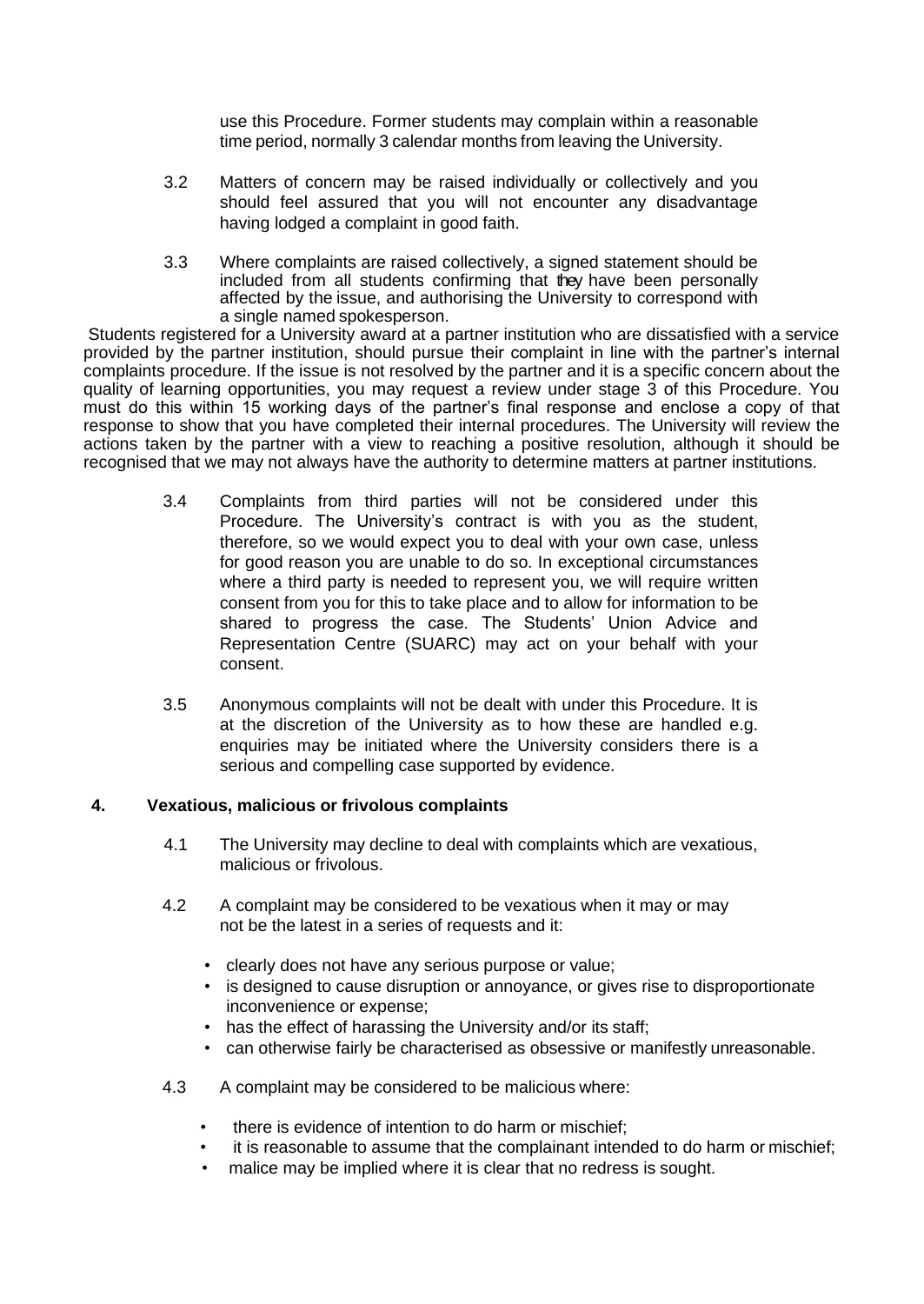- 4.4 A complaint may be considered to be frivolous where:
	- it is clear that it is not serious or sensible in content, attitude or behaviour;
	- there is an absence of clear desire for a sensible or reasonable form of redress.
- 4.5 Where there is reason to believe that a complaint is vexatious, malicious or frivolous, the matter will be referred to the Academic Registrar who may decide to reject the complaint without full consideration of its merits. Reasons will be given as to why the complaint is considered to be an abuse of process. The University may also invoke the Regulations for the Conduct of Students.
- 4.6 You may appeal against a decision to reject your complaint as an abuse of process by writing to the Vice-Chancellor's nominee within 5 working days of the decision. The Vice-Chancellor's nominee will consider the above the decision. The view shahesher is nonlined will conclude and will notify you of the decision within 15 working days. If the original decision is upheld, a Completion of Procedures letter will be issued.
- 4.7 You should also note appendix 1 which sets out the University's approach when dealing with unacceptable behaviour by a complainant.

#### **5. Advice and Support**

- 5.1 Advice on the scope and operation of this Procedure may be obtained from the Complaint Liaison Officers in Academic Registry (tel. 01772 892406/4183 or e-mail CLiaison@uclan.ac.uk).
- 5.2 You may seek independent advice and support throughout this Procedure from the Students' Union Advice and Representation Centre, see https://www.uclansu/advice.
- 5.3 Staff in the 'I' can provide general support and guidance and assist with access to specialist services in Student Services, including counselling, inclusivity services and study support, see <https://www.uclan.ac.uk/students/>
- 5.4 Where a disability has been declared to the University, all endeavours will be made to ensure that information is available in appropriate formats and reasonable adjustments are made to the proceedings and facilities to accommodate your needs.
- 5.5 All stages of this Procedure are internal proceedings and are intended to be fair and to comply with the rules of natural justice and should not be adversarial or overly legalistic. There is no need for anyone to have formal legal representation. Anyone who lodges a complaint or against whom a complaint is made will be entitled to be accompanied by a person of their choosing at any stage in the Procedure. You may seek support from the Students' Union Advice and Representation Centre or may choose to be accompanied by a friend. There is no objection if the person is legally qualified, so long as that person understands and respects the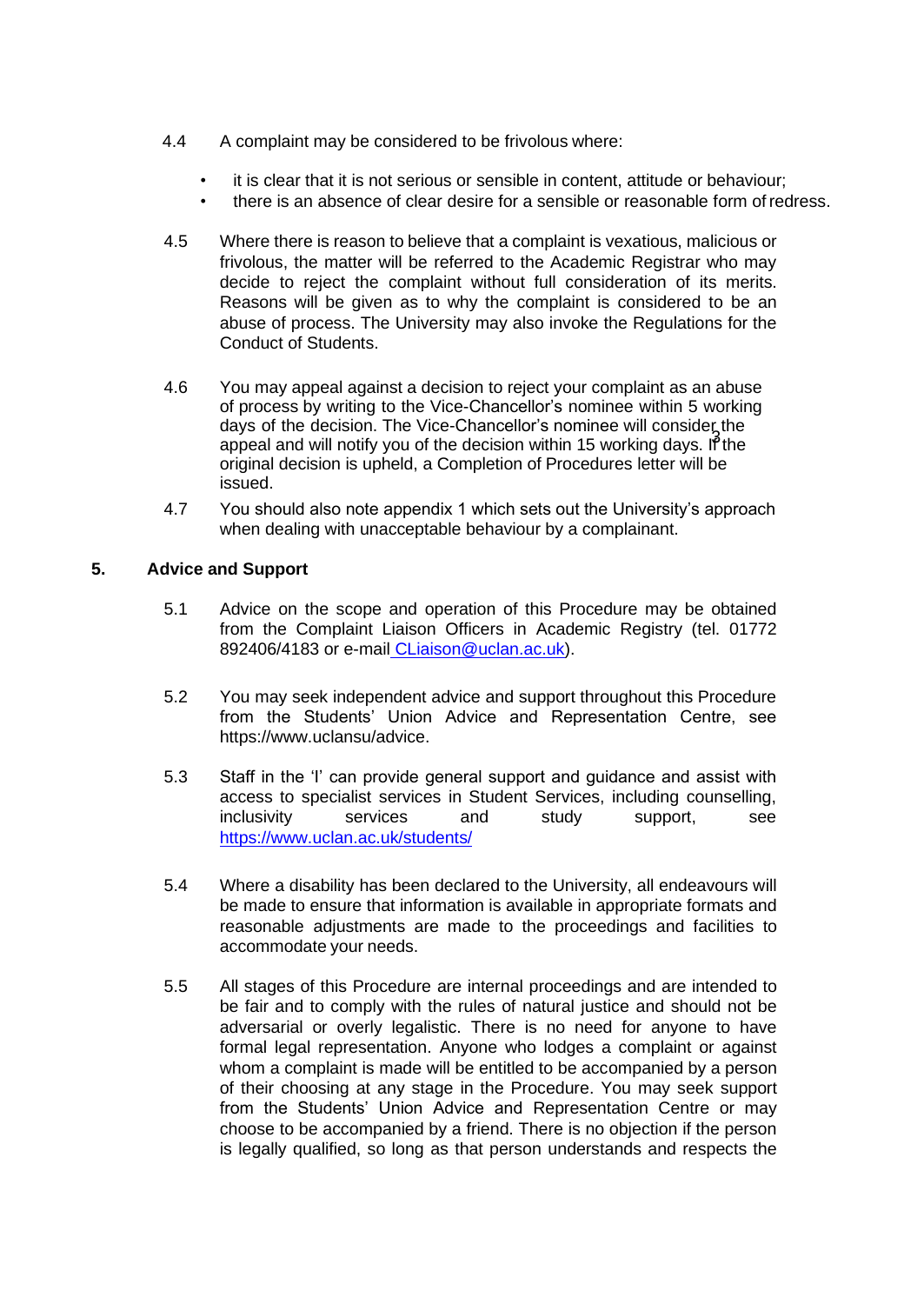nature of the proceedings and does not adopt an overly adversarial or legalistic stance.

#### **6. Confidentiality**

- 6.1 Confidentiality will be preserved during the investigation of a complaint in the interests of everyone concerned unless disclosure is necessary to progress the complaint. The University expects that all parties will respect the confidentiality of the process.
- 6.2 Any individual about whom a complaint is made will have the right to be informed of the fact and nature of the complaint by their line manager.
- 6.3 Please be aware that we may not be able to disclose outcomes about actions taken in respect of complaints about members of staff, due to our obligations regarding confidentiality in employment matters.

#### **7. Actions**

- 7.1 In the case of all complaints, the University seeks to ensure that appropriate and reasonable action is taken. Where a complaint is found to be justified in full or in part, any appropriate remedial action will be notified as part of the decision. If a complaint is found to be not justified at any stage, the reasons for the decision will be communicated, together with details of any further recourse that is available. The University will take into consideration the guidance published by the Office of the Independent Adjudicator for Higher Education (OIA).
- 7.2 Investigations will normally be conducted during semester time. If, in exceptional circumstances, the investigation of a complaint requires your attendance at the University during the vacation period, reasonable outof-pocket expenses will be reimbursed.
- 7.3 References in this Procedure to a post-holder (e.g. Head of School) include a nominee acting on behalf of that post-holder. The University will ensure that anyone investigating or deciding on a complaint has had no prior involvement in the complaint.
- 7.4 Action under this Procedure will normally cease on receipt of formal correspondence from a solicitor on behalf of the student, or on the instigation of legal proceedings against the University in relation to the matters complained about.

#### **8. Time Limits**

8.1 Complaints should be raised as early as possible, since any delay may affect the University's ability to properly investigate the complaint or to provide a suitable remedy. It is important that students do all they can to meet the University's deadlines for the submission of complete and detailed material, so that complaints can be progressed as quickly as possible.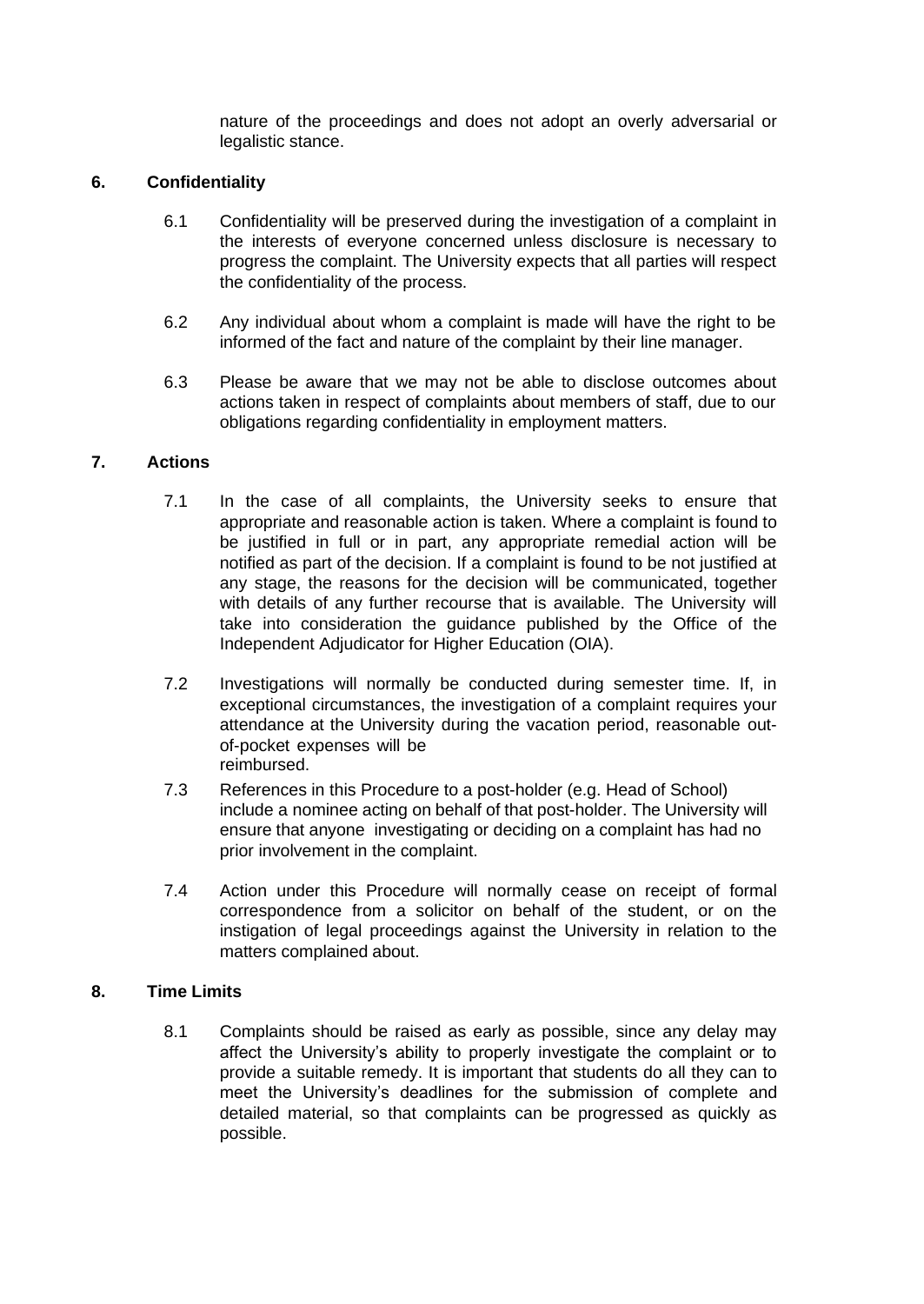Stage 1 - Complaints should normally be raised with the relevant member of staff immediately where possible, and normally not later than 10 working days after the incident giving rise to the complaint.

Stage 2 – Stage 2 complaints should normally be lodged within 15 working days of the Stage 1 response or within 15 working days of the incident giving rise to the complaint.

Stage 3 - Stage 3 complaints should normally be lodged within 15 working days of the Stage 2 response from the University or the final response from the partner institution.

Former Students - Former students may complain within a reasonable time period. Normally, this will be within 3 calendar months of leaving the University.

- 8.2 The University will exercise discretion where there is good reason for a complaint to be submitted outside these time limits.
- 8.3 It is the University's aim that all complaints are dealt with in a timely manner. There will occasionally be circumstances when, for good reason, the University will need to extend the timescales set out in this Procedure. Where this is the case, students will be informed and kept regularly updated about progress.
- 8.4 In certain circumstances, it may be necessary to facilitate a swift resolution. On receipt of a formal complaint, the Complaint Liaison Officer will assess whether priority action is required.

#### **9. Monitoring the Process**

9.1 In order that the University can improve services to students, the receipt of formal (stage 2 and 3) complaints and responses will be monitored, including the timescales. A report on the outcome of the monitoring process will be made annually to a Sub-committee of Academic Board. This will enable the University to continuously improve its services and ensure an inclusive, consistent and constructive approach to complaints. The effectiveness of this Procedure will also be kept under review and where appropriate, changes will be made.

#### **P R O C E D U R E**

#### **10. Stage 1 – Early Resolution**

10.1 It is anticipated that the majority of complaints will be resolved satisfactorily on an informal basis and close to their point of origin. However, the University recognises that there may be exceptional circumstances where this is not appropriate particularly where the issues are complex and will require detailed investigation e.g. where a complaint relates to the conduct of staff members or covers a number of different incidents. In these circumstances, a formal Stage 2 complaint should normally be made within 15 working days of the alleged incident or concern.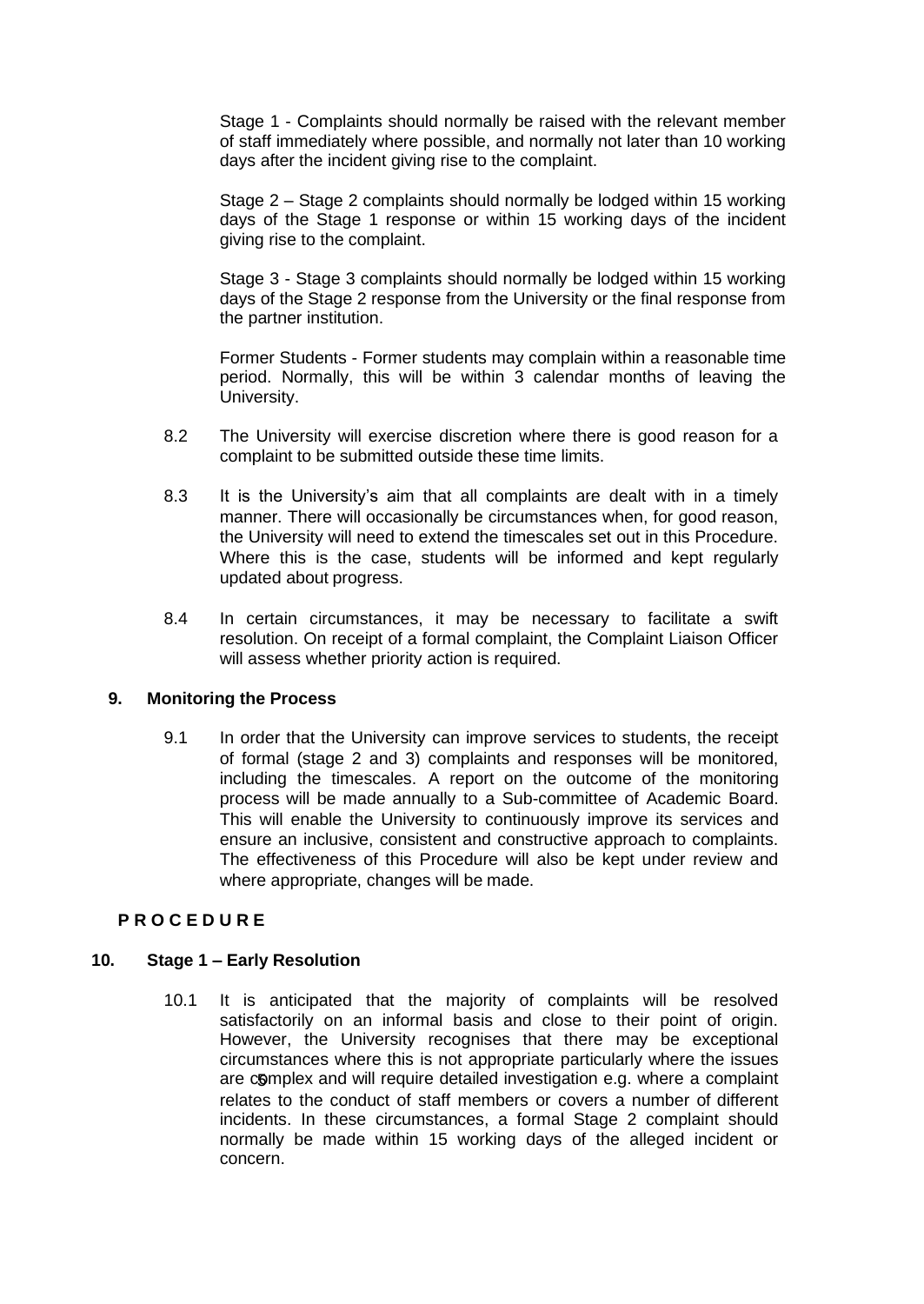- 10.2 In most cases, therefore, initial contact should be made with the relevant member of staff who is responsible for dealing on a day-to-day basis with the matter being complained about. For example, if the complaint refers to an academic matter, the first point of contact should normally be the module tutor, academic advisor or course leader. A complaint may also be informally raised with another senior member of staff. Initial contact can also be by a spokesperson on behalf of a group including by the Students' Union Advice and Representation Centre (and at this stage of the procedure would not require a signed statement from the individuals concerned).
- 10.3 In order that a complaint can be dealt with effectively and efficiently, it should be drawn to the attention of the relevant member of staff immediately where possible and in any event normally not later than 10 working days after the incident giving rise to the complaint.
- 10.4 At this stage, the relevant member of staff will normally discuss the complaint with you and other persons involved and make any other enquiries as s/he sees fit, to determine whether it can be resolved without recourse to more formal procedures.
- 10.5 Resolution may be achieved in a number of ways, for example by providing information, advice and/or an explanation as to why the issue occurred and/or assurances of what action will be taken to prevent a recurrence and/or an apology if this is appropriate. Students may also be referred to appropriate support services and/or to the formal stage of the Procedure (see below) or to other University procedures.
- 10.6 A written record of the outcome will normally be sent to you within 10 working days. This will be notified to the Head of School or Service where the effectiveness of the School/Service could be improved and may also be referred to in the event that the complaint is progressed to stage 2.

#### **11. Stage 2 – Formal Stage**

- 11.1 Where the complaint is not suitable or has not been resolved at the early resolution stage, you may pursue the matter through the formal stage within 15 working days of the stage 1 response being given or the incident or concern.
- 11.2 Your complaint should be submitted in writing to the Complaint Liaison Officer in the Academic Registry, using the Stage 2 Complaint Form at appendix 1. Where complaints are raised collectively at this stage, the complaint should include a signed statement from all parties confirming that they have been materially affected by the alleged incident and authorising the University to correspond with a single named spokesperson.
- 11.3 The Stage 2 Complaint Form requires details of:
	- the nature of your complaint;
	- the informal steps you have taken to resolve it (or the reasons why informal steps have not been taken) and a statement as to why you remain dissatisfied;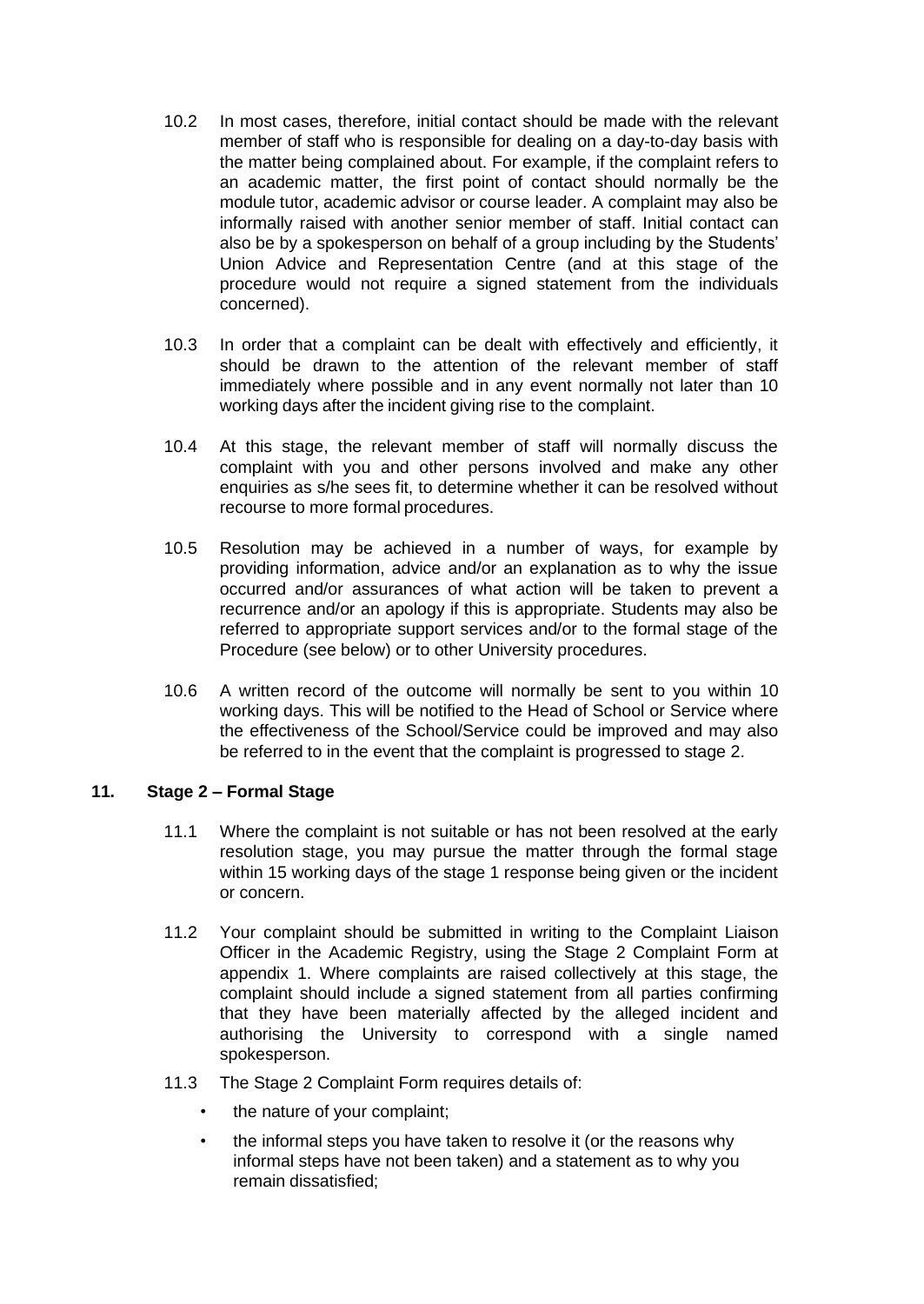- the reasonable steps that you would wish to see taken to resolve the matter.
- 11.4 A chronology of events should be provided together with appropriate and relevant evidence e.g. copies of letters, e-mails, signed witness statements and/or any other supporting documentation.
- 11.5 The Complaint Liaison Officer will acknowledge your complaint and determine if it is eligible to proceed to the formal stage, or whether it should be referred to a different procedure. If the early resolution stage has not been undertaken and the Complaint Liaison Officer considers that it should have been followed, the complaint Listing and the complaint will be referred for consideration at this stage first.
- 11.6 If the complaint is eligible to proceed to the formal investigation stage, the Complaint Liaison Officer will refer the matter to an Investigating Officer, who will normally be the relevant Head of School or Service. If the complaint is about a Head of School or Service, the appropriate Line Manager will be instructed.
- 11.7 Where a complaint is considered complex or sensitive, an independent Investigating Officer may be appointed. In cases involving the conduct of a member of staff, the Complaint Liaison Officer may contact Human Resources (HR) with the details of the complaint. A decision will be taken as to whether to nominate an independent Investigating Officer and/or whether and when a separate HR procedure is needed.
- 11.8 The Investigating Officer will determine the scope of the investigation. This will normally involve a meeting with you and any other persons involved. These meetings will normally be carried out separately and may be conducted by telephone. The investigation will also involve a review of relevant documentary evidence. Any documentary evidence supplied by you or other persons will normally be provided to both parties, unless the Investigating Officer considers there is an exceptional case to maintain confidentiality.
- 11.9 You may be accompanied by a friend or member of the SUARC for support at the meeting, where you will have the opportunity to present and amplify your written case and submit copies of any supporting evidence.
- 11.10 The aim of the meeting will be:
	- to clarify the issues that are to be investigated within the scope of the Procedure;
		- to clarify the reasonable measures that you would wish to see taken to resolve your complaint;
	- to ensure that any appropriate interim measures are taken;
	- to ensure that you are aware of relevant University support services;
	- to clarify the process and the anticipated timescale for a written response.
- 11.1 A formal record of the meeting will be taken and a copy will normally be sent to you within 5 working days with a request for you to sign and return the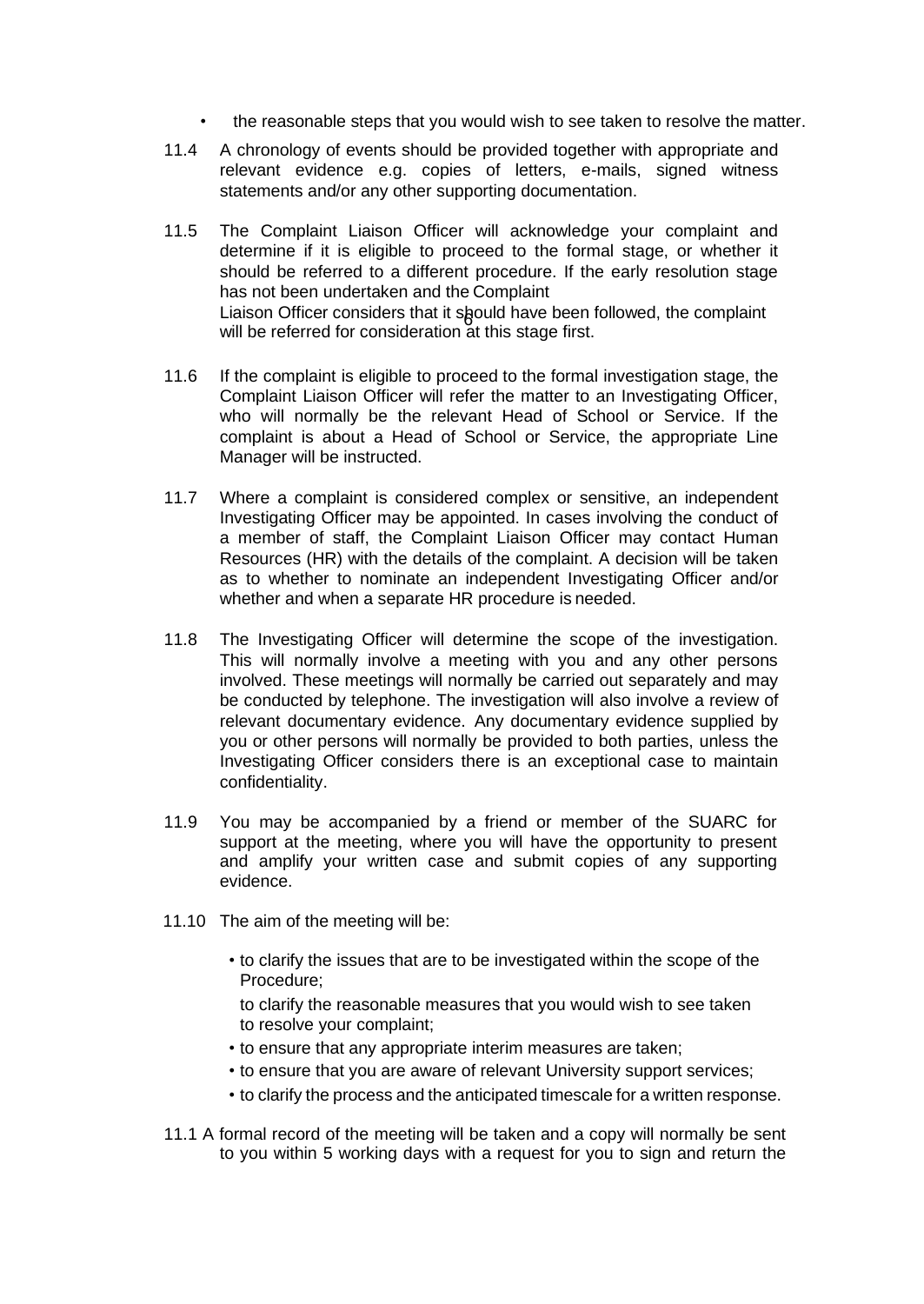record with any comments. The formal record may be disclosed to any other person(s) named in the complaint or any other relevant parties.

- 11.12 The Head of School or Service will issue a formal written response. Where the complaint is justified in full or in part, this will include details of what remedial action will be taken.
- 11.13 Where any aspect of the complaint is not upheld, this will include the reasons and copies of the relevant supporting information that was considered during the investigation. The written response will also set out your right to request a review under stage 3 of the Procedure.
- 11.15 It is the University's aim that complaints dealt with under stage 2 will be resolved within 25 working days. You will be informed if there is likely to be any delay in the process.
- 11.16 All formal complaints and responses will be monitored by the Complaint Liaison Officers.

#### **Stage 3 – Review Stage**

- 12.1 If you consider that you have grounds, you may request a review of the decision of the Investigating Officer under stage 3 of this Procedure.
- 12.2 Stage 3 may only be invoked where the preceding stage 2 has been completed (or when separate procedures including procedures at a partner institution have been completed). The purpose of stage 3 is to review the actions and decisions taken at the previous stage. No new complaints may be introduced at stage 3. Students are strongly advised to seek advice from the SUARC before progressing to stage 3.
- 12.3 A request for a review should be submitted to the Complaint Liaison Officer using the Stage 3 Complaint Form at appendix 2 within 15 working days of the date of the stage 2 response (or the response from the partner institution) and must be based on one (or more) of the following grounds:
	- a. that new evidence or circumstances have become known, which the student could not have reasonably made known at the time of the stage 2 complaint;
	- b. that stage 2 of this Procedure was not conducted fairly and/or in accordance with due process, and this materially affected the outcome;
	- c. that the decision and outcome of the stage 2 complaint were unreasonable in the light of the evidence provided.
- 12.4 The Stage 3 Complaint Form also requires details of: the nature of the complaint; the steps already taken to resolve it and a statement as to why you remain dissatisfied; and the reasonable steps that you would wish to see taken to resolve the matter. Appropriate and relevant evidence should be appended e.g. copies of letters, e-mails, signed witness statements and any other supporting documentation.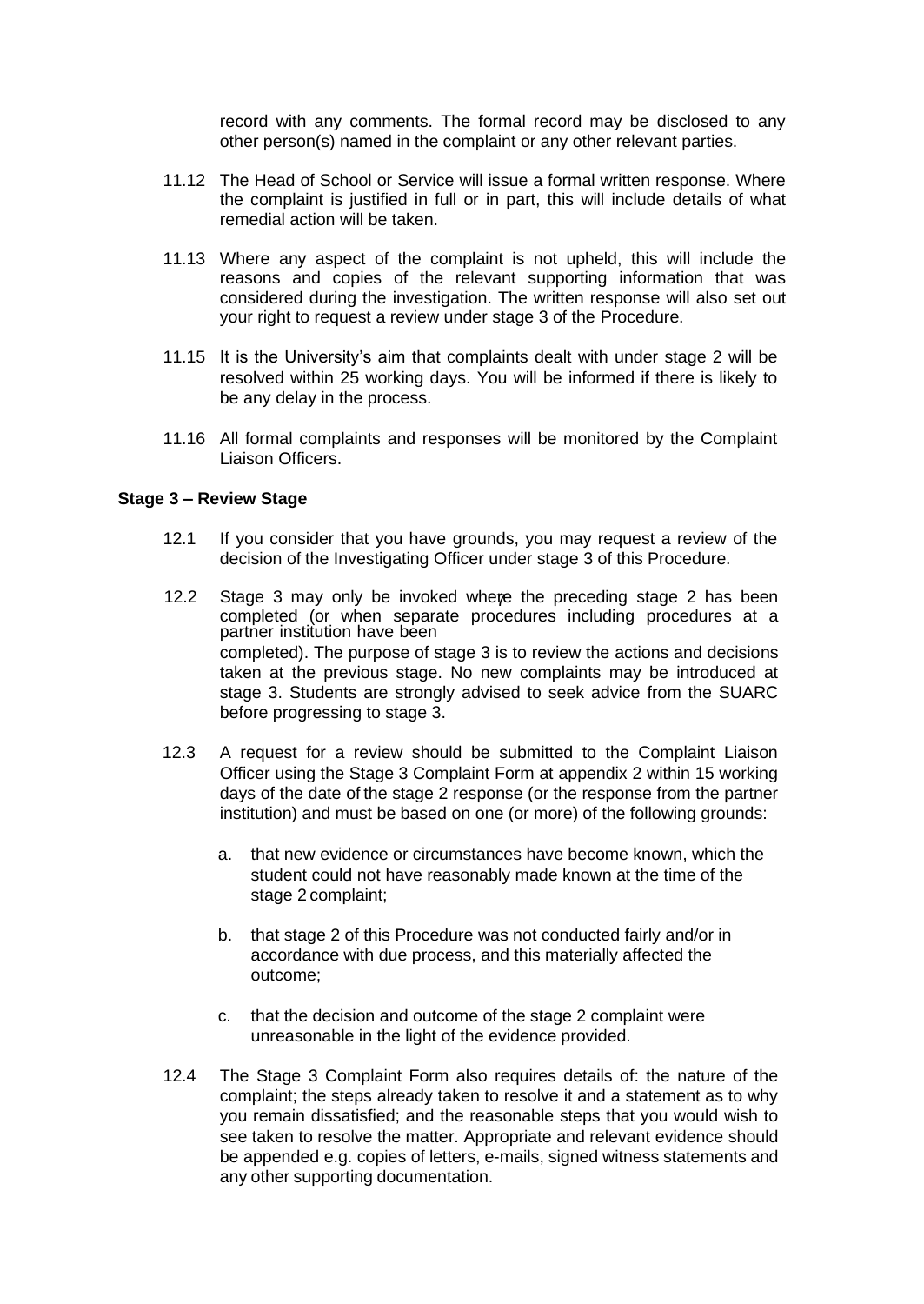- 12.5 The stage 3 review will be carried out by a Complaint Review Panel (the Panel) comprising three members as follows: the Vice-Chancellor's nominee who shall act as Chair; a member of staff who is a Head of School or Service (or partner institution nominee) who is not associated with the School/Service concerned; a student who shall normally be an elected officer of the Students' Union. Members of the Panel will have had no previous involvement in the complaint.
- 12.6 The Panel will review the case including all the evidence that was considered at Stage 2. The Panel may request specific information from you and/or the School/Service (or partner institution) but will not request general comment. Where specific new information is provided, this will be shared with you and the School/Service before a decision is made. The Panel will consider whether: the relevant procedures were followed at Stage 2; the decision and outcome were reasonable at Stage 2 and clear reasons were given; there are valid reasons for the late submission of any new evidence.
- 12.7 The Panel will decide on the appropriate action of either:
	- i. dismissing the request for a review; or
	- ii. convening a hearing to hear the case by the student and the response by the Head of School or Service;
	- iii. upholding the request for a review and determining the outcome of the complaint, including any actions to be taken by the relevant School/Service; or
	- iv. referring all or part of the complaint back for reconsideration at stage 2, by the same or a different Head of School or Service.
- 12.8 The decision and outcome of the stage 3 complaint will be communicated to you and the Head of School or Service by the Chair of the Panel in writing, normally within 15 working days of receiving the request for a review.

#### **13. Independent Review**

13.1 A Completion of Procedures letter will be issued within 5 working days of the decision and outcome of the Stage 3 complaint. This will state that in the event of dissatisfaction with the Stage 3 outcome, you are entitled to pursue the matter further by submitting a Scheme Application form to the Office of the Independent Adjudicator for Higher Education (OIA). A Scheme Application form must be submitted within 12 months of the date of the Completion of

Procedures Letter.You can check whether your complaint is eligible under the rules of the OIA by visiting [http://www.oiahe.org.uk.](http://www.oiahe.org.uk/) You can also seek independent advice and support from the SUARC.

#### **14. Further Information**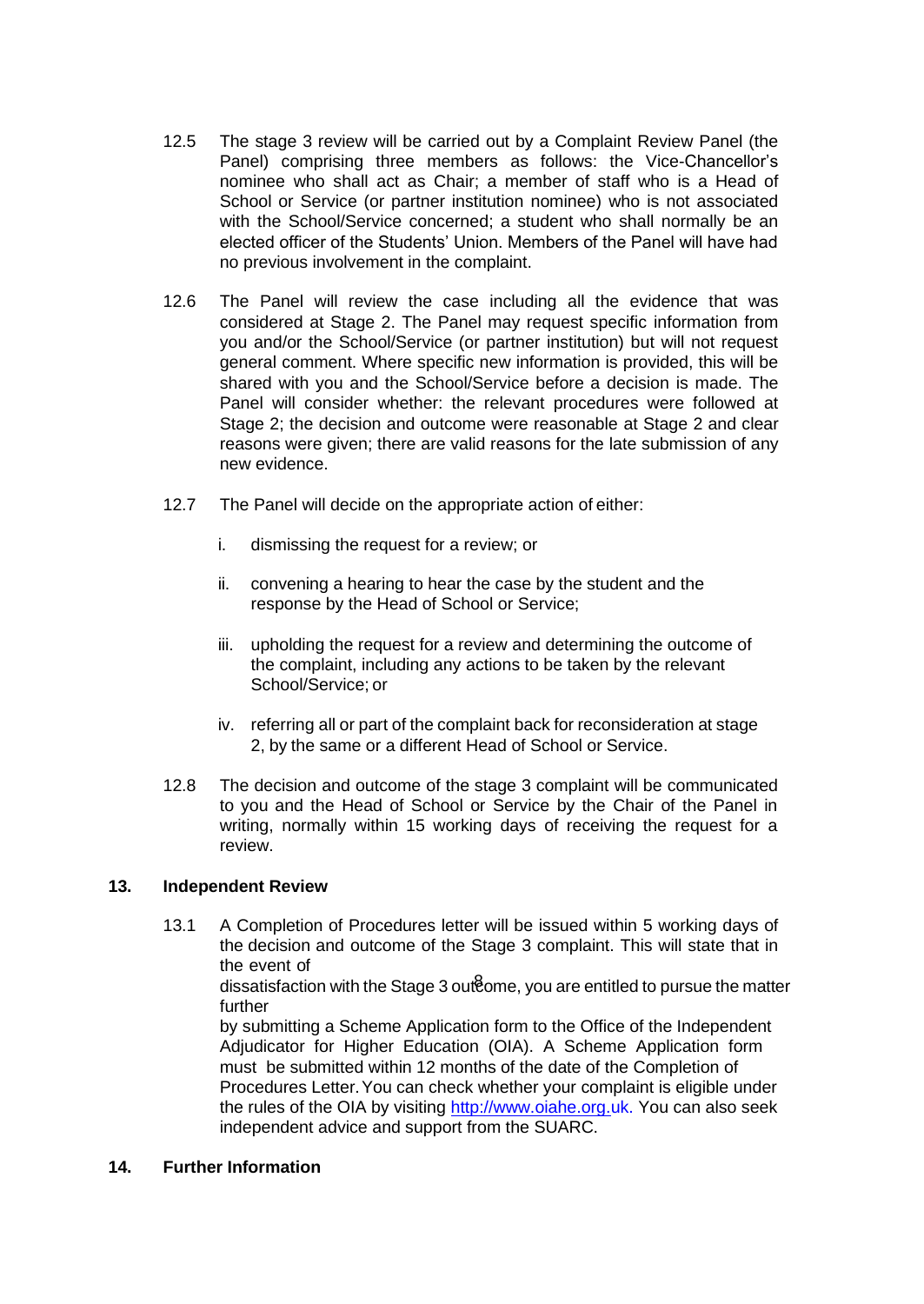- 14.1 The Stage 2 and 3 Complaint Forms are attached at appendices 1 and 2. Additional copies are available at all Hub and Service offices, at the main reception points of all University sites and in the Students' Union.
- 14.2 The Complaint Forms can also be completed on-line for submission to the Complaint Liaison Officer who will refer the matter to the relevant Head of School or Service. The Complaint Forms are available at:

[https://www.uclan.ac.uk/study\\_here/student-contract.php](https://www.uclan.ac.uk/study_here/student-contract.php)

**14.3 In the event of any uncertainty about the scope of this Procedure or who to contact in the first instance, the Complaint Liaison Officers located in the Academic Registry will be pleased to assist.**

Complaint Liaison Officers Academic Academic **Registry** University of Central Lancashire Harris Building Preston PR1 2HE

Tel:. 01772 892406/892408/894183 E-Maill: [cliaison@uclan.ac.uk](mailto:cliaison@uclan.ac.uk)

- 14.4 Please contact the Complaint Liaison Officers if you require a copy of this Procedure in an alternative format or if you have any difficulty in completing the Complaint Form.
- **14.5 This Student Complaints Procedure has been approved by the Academic Board and the University Board and forms part of the University's overall quality assurance framework. It is kept under review to ensure compliance with the Quality Assurance Agency (QAA) UK Quality Code and the Office of the Independent Adjudicator (OIA) Good Practice Framework.**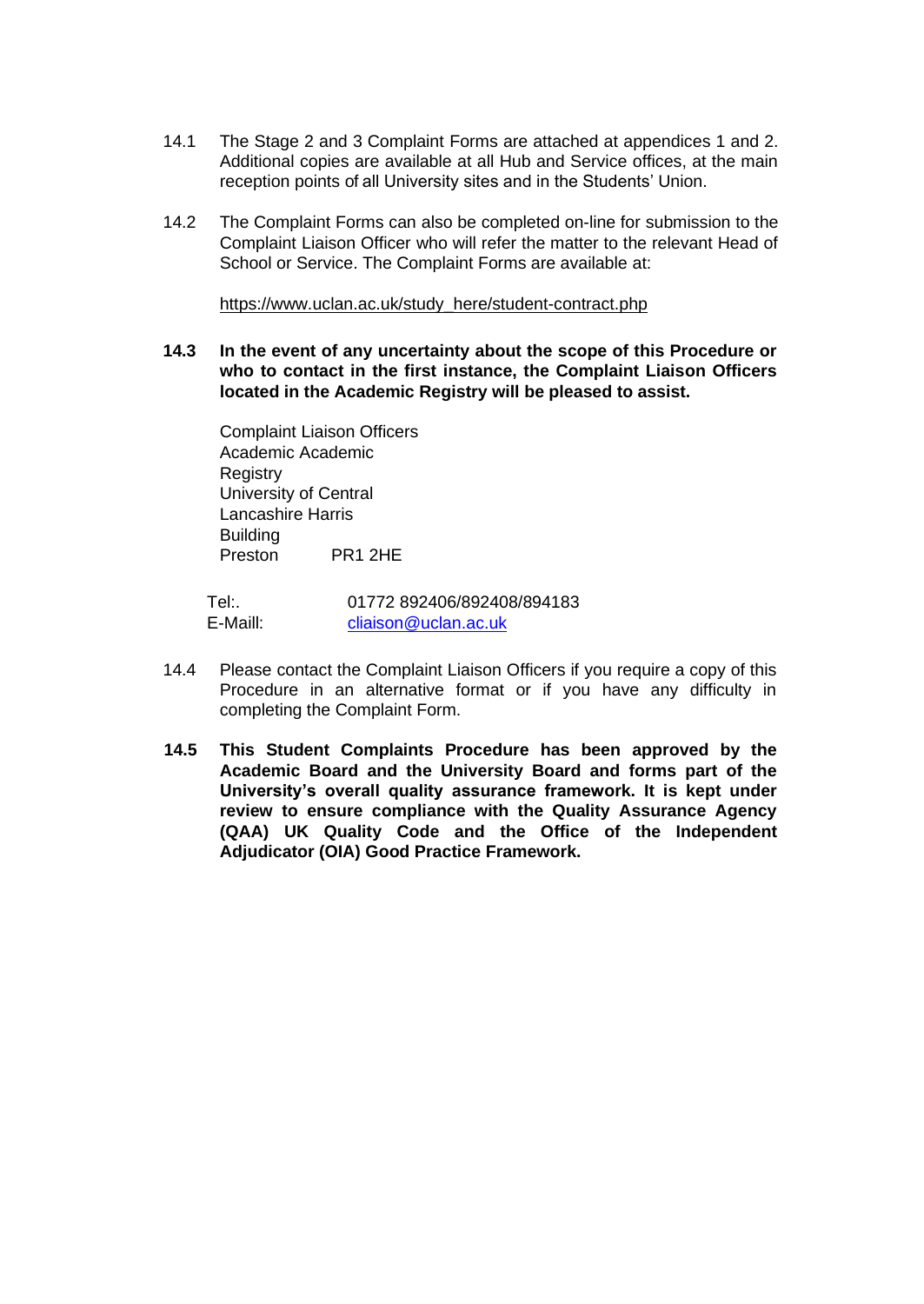#### **15. Useful Web-sites:**

Students' Union Advice and Representation Centre [www.uclansu.co.uk/advice](http://www.uclansu.co.uk/advice)

Student Services, including Counselling Service [https://www.uclan.ac.uk/students/support/well](https://www.uclan.ac.uk/students/support/wellbeing.php) [being.php](https://www.uclan.ac.uk/students/support/wellbeing.php)

Office of the Independent Adjudicator for Higher Education<http://www.oiahe.org.uk/>

Quality Assurance Agency <http://www.qaa.ac.uk/en>

#### **Appendices**

| Appendix 1 | Complaint Form: Stage 2                           |
|------------|---------------------------------------------------|
| Appendix 2 | Complaint Form: Stage 3                           |
| Appendix 3 | Notes for Guidance on a Stage 3 Complaint Hearing |
| Appendix 4 | Policy on Unacceptable Complainant Behaviour      |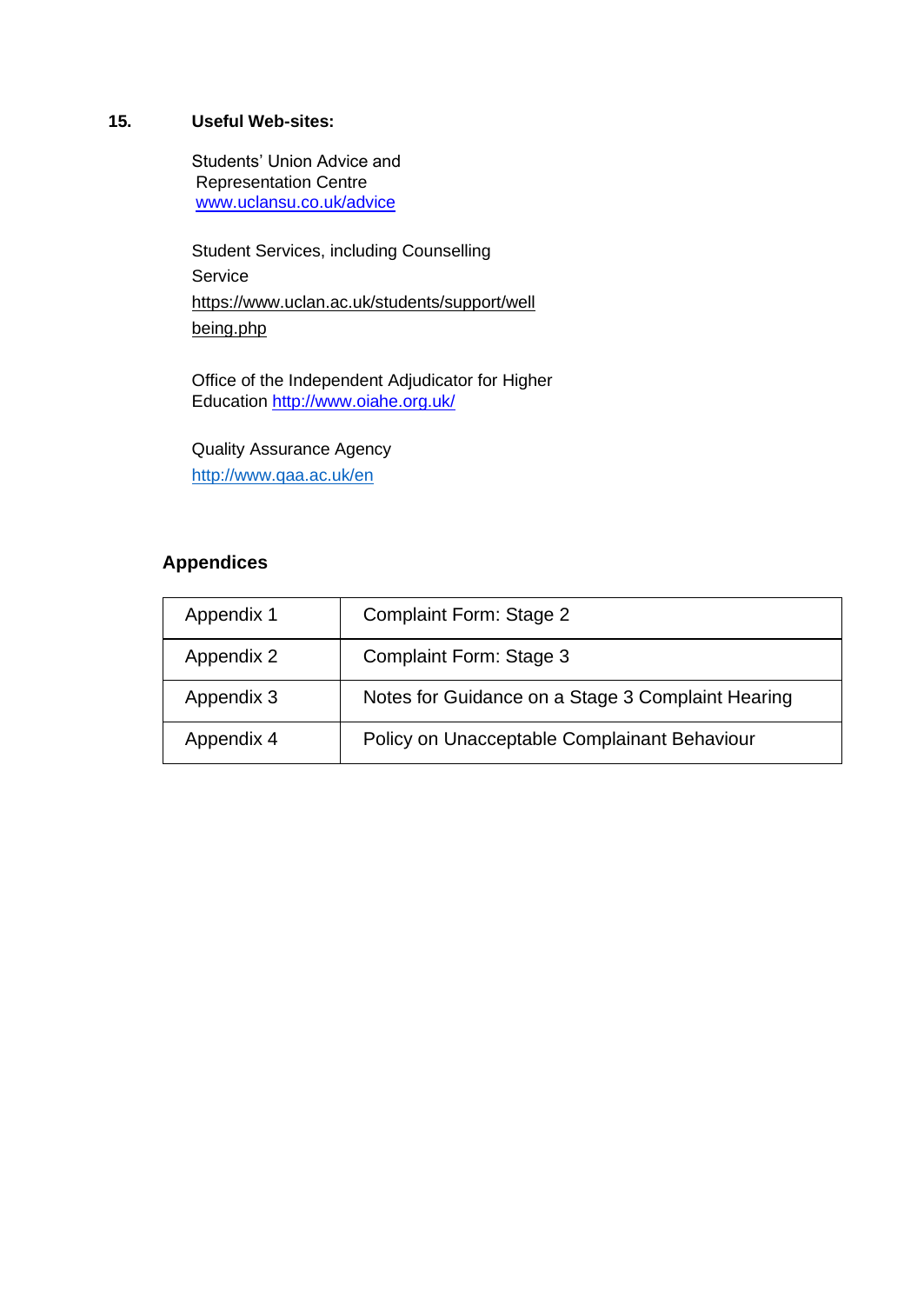## **Stage 2 Complaint Form**

A Stage 2 complaint form should be completed:

- i. if having pursued the matter informally, it has not been resolved; or
- ii. if there are circumstances where it is appropriate to progress directly to stage 2 (see the Student Complaints Procedure).

| Section A                                                                             |                                                                                                      |
|---------------------------------------------------------------------------------------|------------------------------------------------------------------------------------------------------|
| <b>Full Name</b>                                                                      |                                                                                                      |
| <b>Student Number</b>                                                                 |                                                                                                      |
| <b>School of Study</b>                                                                |                                                                                                      |
|                                                                                       | <b>Year of Study</b>                                                                                 |
| <b>Contact Email Address</b>                                                          |                                                                                                      |
| <b>Contact Address</b>                                                                |                                                                                                      |
| Daytime telephone no.                                                                 |                                                                                                      |
| <b>Section B</b>                                                                      |                                                                                                      |
| Summary of the key points of<br>your complaint:                                       |                                                                                                      |
|                                                                                       |                                                                                                      |
|                                                                                       |                                                                                                      |
| not been taken):                                                                      | Summary of the steps already taken to address your complaint (or the reasons why informal steps have |
|                                                                                       |                                                                                                      |
|                                                                                       |                                                                                                      |
| If you wish to request a meeting with the investigating officer, please tick this box |                                                                                                      |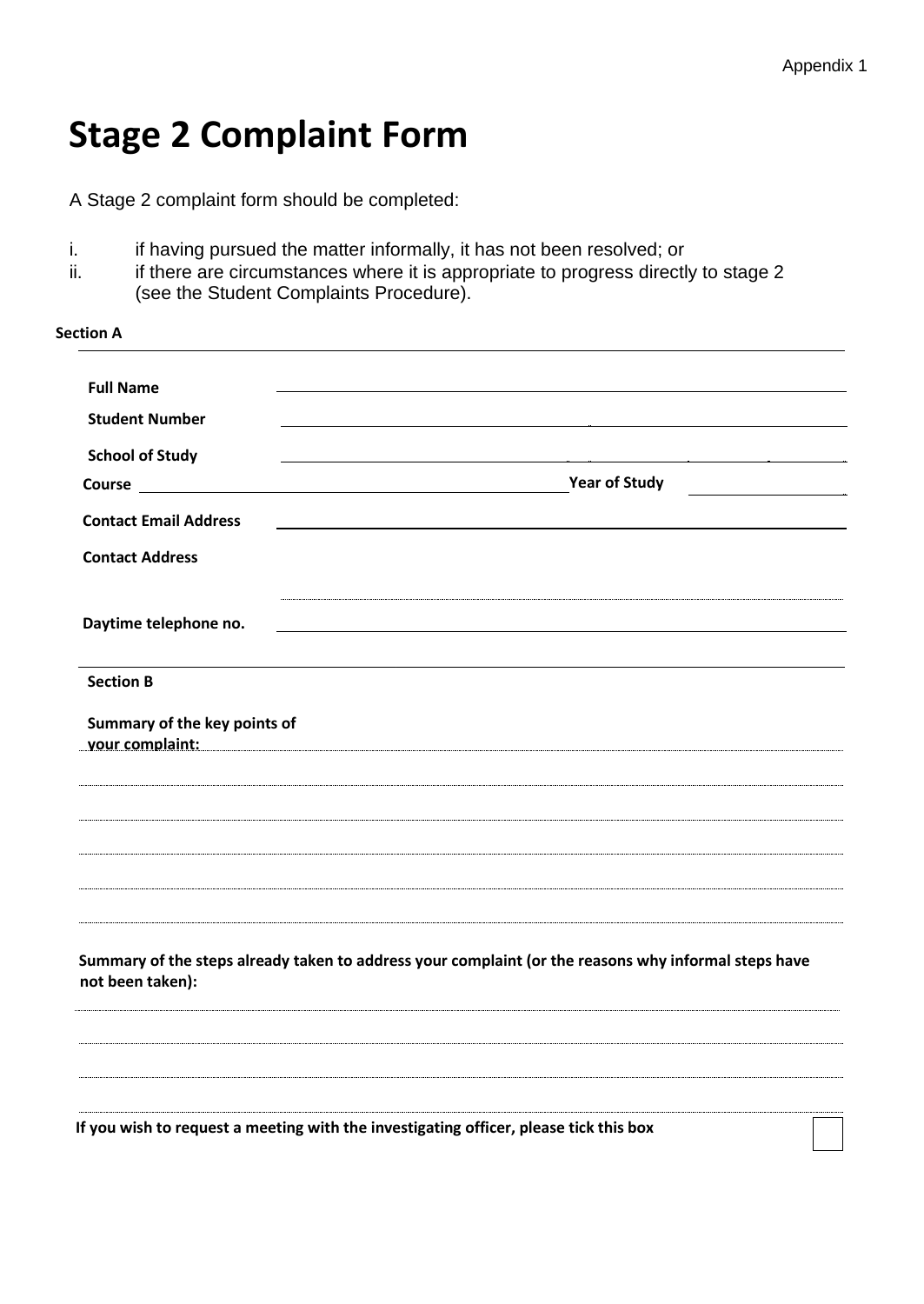#### **Reasonable steps you would wish to see taken to resolve your complaint:**

**Signed: Dated:**

**Please submit the following documents with this form:**

- **Copies of relevant letters, e-mails, notes and other supporting documentation**
- **A list of the key events in date order**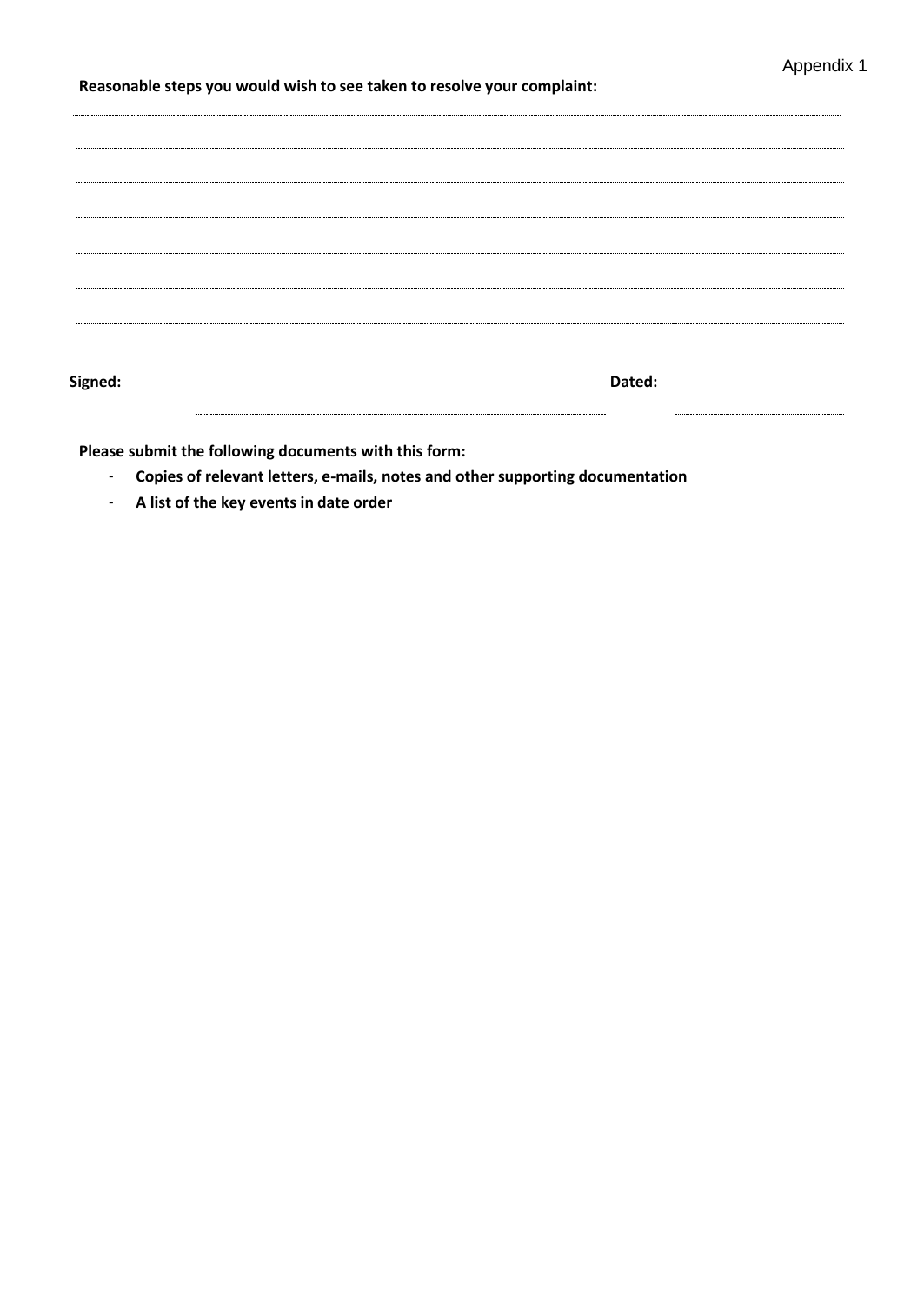#### **Stage 3 Complaint Form**

#### **Guidance Notes**

If you are dissatisfied with the outcome at stage 2, complete this form to request a review of the decision of the Dean/Head of School or Director/Head of Service under stage 3 of the Complaints Procedure. A request for review must be submitted to the Complaints Liaison Officer within 15 working days of the date of the stage 2 response.

The request for a review must state the grounds on which the review is sought and should be accompanied by appropriate documentary evidence. The request must be based on one or more of the grounds set out at Section B below.

#### **Section A**

| study School |                                                                                                                                                                                                                                                                                                                                      |
|--------------|--------------------------------------------------------------------------------------------------------------------------------------------------------------------------------------------------------------------------------------------------------------------------------------------------------------------------------------|
|              |                                                                                                                                                                                                                                                                                                                                      |
|              |                                                                                                                                                                                                                                                                                                                                      |
|              | $\begin{bmatrix} \begin{bmatrix} 0 & 0 & 0 & 0 \\ 0 & 0 & 0 & 0 \\ 0 & 0 & 0 & 0 \\ 0 & 0 & 0 & 0 \\ 0 & 0 & 0 & 0 \\ 0 & 0 & 0 & 0 & 0 \\ 0 & 0 & 0 & 0 & 0 \\ 0 & 0 & 0 & 0 & 0 \\ 0 & 0 & 0 & 0 & 0 \\ 0 & 0 & 0 & 0 & 0 \\ 0 & 0 & 0 & 0 & 0 \\ 0 & 0 & 0 & 0 & 0 \\ 0 & 0 & 0 & 0 & 0 & 0 \\ 0 & 0 & 0 & 0 & 0 & 0 \\ 0 & 0 & $ |
|              |                                                                                                                                                                                                                                                                                                                                      |

#### **Section B**

**The grounds for appeal against the stage 2 decision are as follows:**

- **a) that new evidence or circumstances have become known, which the student could not have reasonably made known at the time of the stage 2 complaint;**
- **b) that stage 2 of this Procedure was not conducted fairly and/or in accordance with due process, and this materially affected the outcome;**
- **c) that the decision and outcome of the stage 2 complaint were unreasonable in the light of the evidence provided.**

#### **Section C**

Student's Case:

**Please note** that the purpose of stage 3 is to REVIEW the decision made at stage 2 - no NEW complaints can be introduced at stage 3.

Note: The receipt of complaints and responses to them will be monitored. As part of this process, the University may contact you to seek your views on how your complaint was handled. **If you do not wish to be contacted**, please tick this box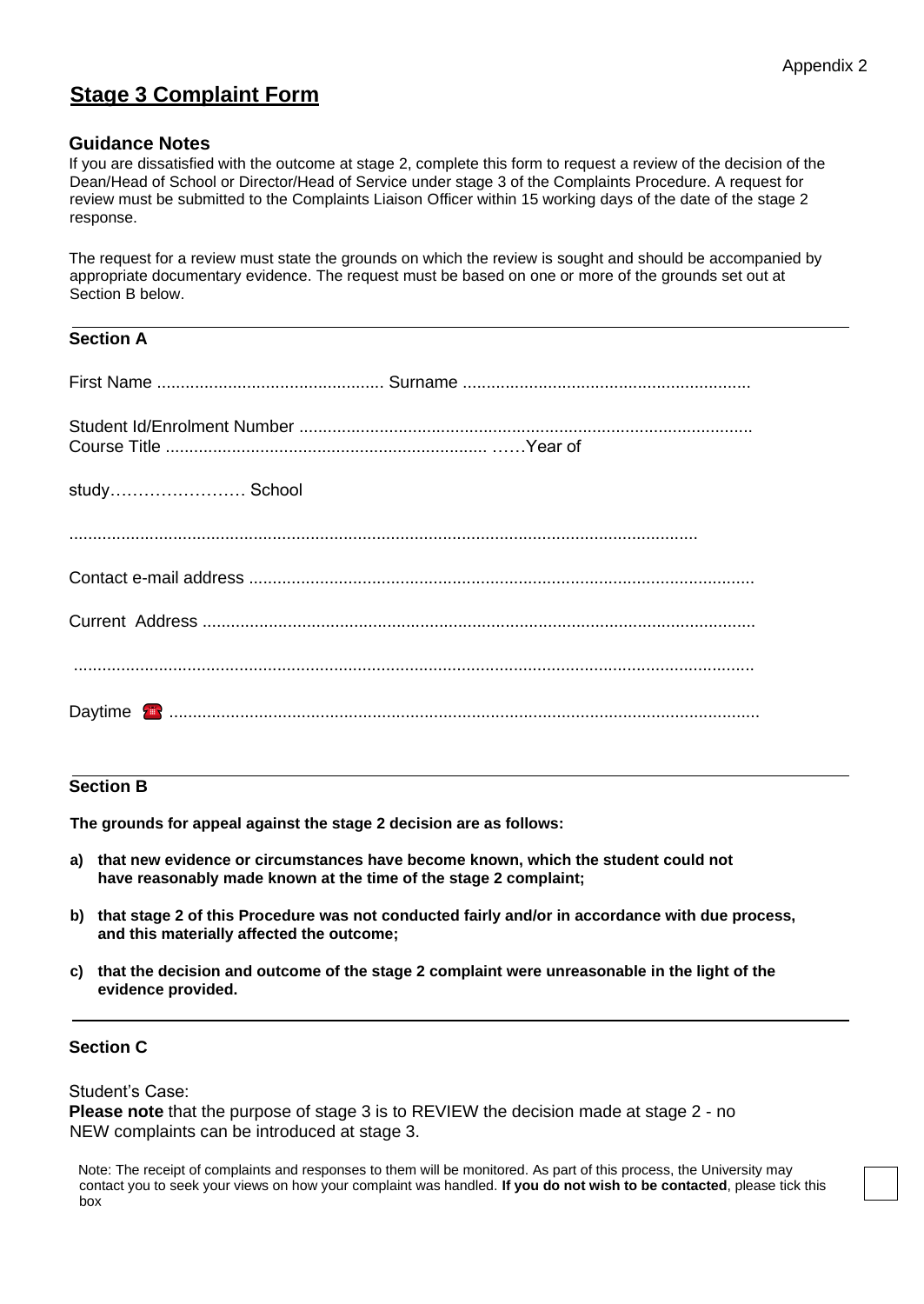**Please provide a brief summary of the nature of your complaint and the steps already taken to resolve it:**

| Please detail which ground(s) you wish to seek a review of the stage 2 outcome (Ground a, b or<br>c detailed above) and the reasons why: |
|------------------------------------------------------------------------------------------------------------------------------------------|
| Ground (s) (a, b or c above): ______________                                                                                             |
| Reason: (Please use additional sheets if necessary)                                                                                      |
|                                                                                                                                          |
|                                                                                                                                          |
|                                                                                                                                          |
|                                                                                                                                          |
|                                                                                                                                          |
|                                                                                                                                          |
|                                                                                                                                          |
|                                                                                                                                          |
|                                                                                                                                          |
|                                                                                                                                          |
|                                                                                                                                          |
|                                                                                                                                          |
|                                                                                                                                          |
| Please state the reasonable steps you would like to see taken to resolve your complaint:                                                 |
|                                                                                                                                          |
|                                                                                                                                          |
|                                                                                                                                          |
| Date:                                                                                                                                    |

**Please submit this form along with:**

• **a list of key events in date order**

• **all supporting evidence, e.g. copies of relevant emails, letters, notes etc**.

Signed: Signed: **Dated:** Dated: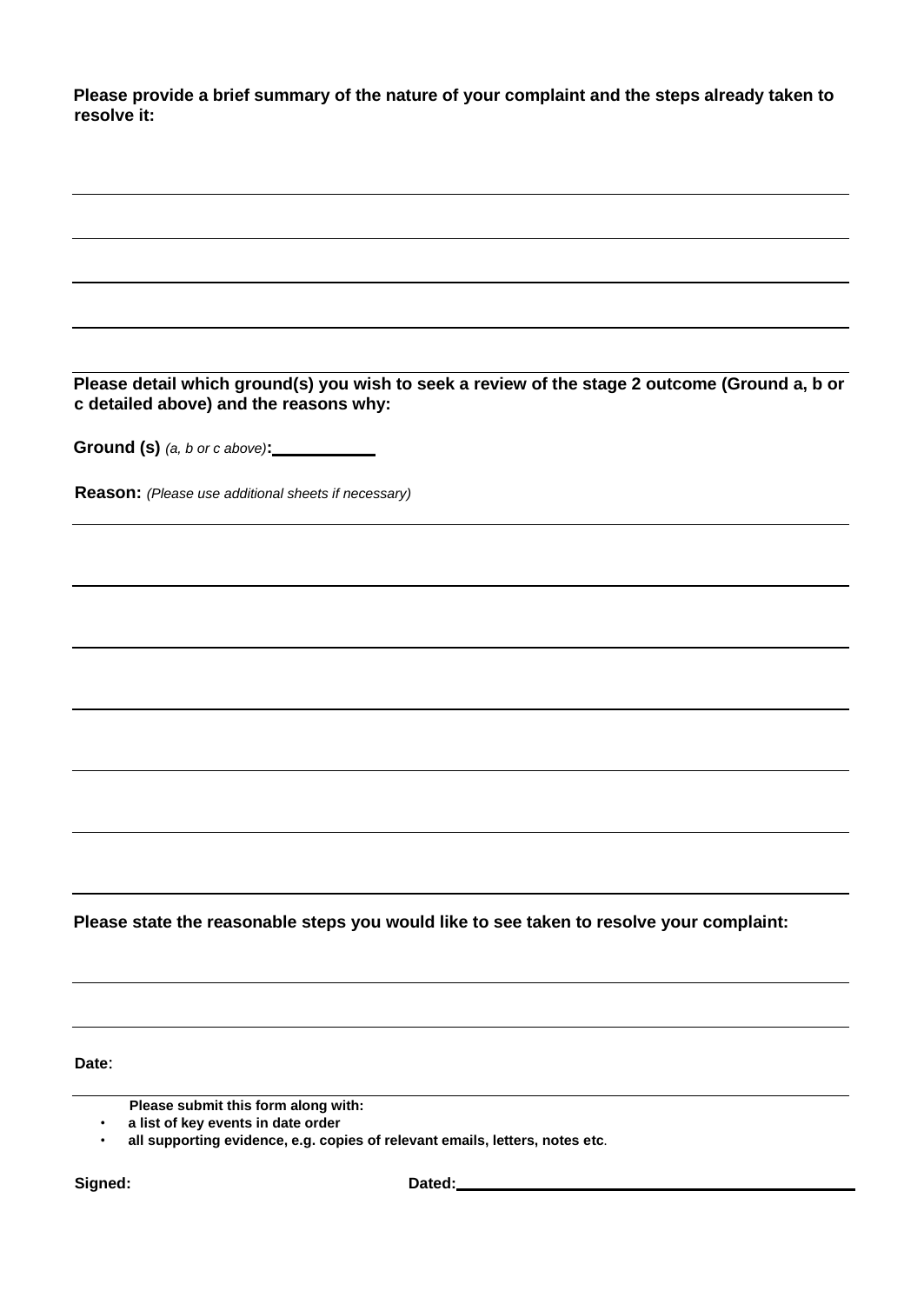#### **UNIVERSITY OF CENTRAL LANCASHIRE**

#### **Notes for Guidance on the Conduct of a Stage 3 Complaint Hearing**

#### **1. Purpose**

In serious or complex cases the University may decide to convene a Complaint Review Panel to hear the complaint at stage 3 of the Student Complaints Procedure.

This will involve hearing the case by the Student and the response by the Head of School or Service.

#### **2. The Complaint Review Panel**

The Vice-Chancellor shall appoint a Complaint Review Panel (the Panel) comprising:

- (i) the Vice-Chancellor's nominee (Chair):
- (ii) a member of staff who is a Head of School or Service who is not associated with the School or Service concerned;
- (iii) a student member: normally an elected member of the Students' Union.

No member of the Panel shall have been previously associated with the complaint.

#### **3. Notice of a Stage 3 Complaint Hearing**

The student will be given 15 working days' notice of the hearing date and will be notified of his/her right to be accompanied by a friend who may be an employee of the Students' Union Advice and Representation Centre.

The student will be invited to submit a one page summary/chronology of the complaint and any further documents on which he or she relies, including witness statements by no less than 7 working days before the hearing. The relevant Head of School or Service <sup>1</sup>will prepare a response to the complaint, including any documents upon which he or she seeks to rely, and will forward this to the Complaint Liaison Officer. The Complaint Liaison Officer will circulate copies of all documentation to the Panel and both parties not less than 3 working days before the hearing.

Where the complaint is about a member of staff, the response of the member of staff may be incorporated in the response of the Head of School or Service.

#### **4. Conduct of a Stage 3 Complaint Hearing**

The following procedure will normally apply at a stage 3 hearing:

- (i) The Chair will invite all those present to introduce themselves and will explain the purpose of the hearing.
- (ii) The student (or representative) will present the complaint.
- (iii) The Panel and the Head of School or Service will have the opportunity to question the student.
- (iv) The Head of School or Service will present the response.
- (v) The Panel and the student (or representative) will have the opportunity to question the Head of School or Service.
- (vi) The Panel may ask questions of either party at any stage during the hearing.

 $<sup>1</sup>$  or, if the complaint is about the Head of School or Service, the relevant Line Manager</sup>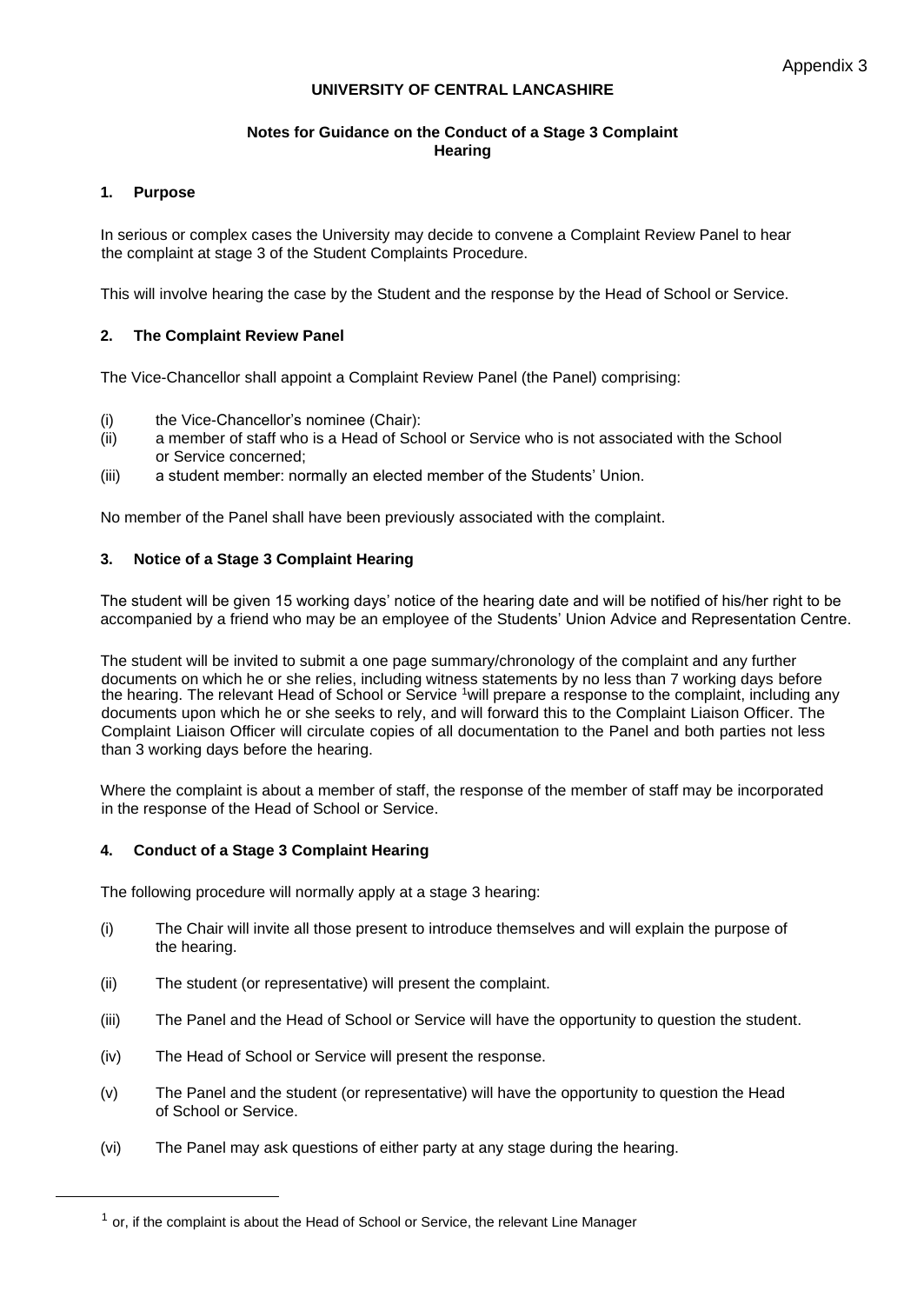(vii) Summing up by the student (or representative).

- (viii) Summing up by the Head of School or Service.
- (ix) The Panel may, at its discretion, depart from the normal procedure, if it appears to be in the interest of fairness to do so.
- (x) The Panel may: retire to consider its decision; or seek further information; and/or adjourn to a later date.

The Complaint Liaison Officer will act as advisor to the Panel.

#### **5. Documentation and Witnesses**

The Panel may request additional documentation from either party either before or at the hearing.

Otherwise additional documentary evidence, other than that which was submitted by the student and that included in the bundle prepared by the Head of School or Service under paragraph 3 above, will be admitted only at the discretion of the Panel.

The student and the Head of School or Service are entitled to submit any statements by witnesses in writing. Witnesses may be invited to give evidence in person at the discretion of the Panel.

#### **6. Conclusion**

The Panel may decide:

- (i) that the complaint is justified in full or in part and that the School/Service should implement recommendations; or
- (ii) that the complaint should be rejected.

The Panel may also recommend any changes to University policies and procedures.

Any conclusions or recommendations will be communicated by the Chair of the Panel to the student and the Head of School or Service in writing, normally within 5 working days of the hearing.